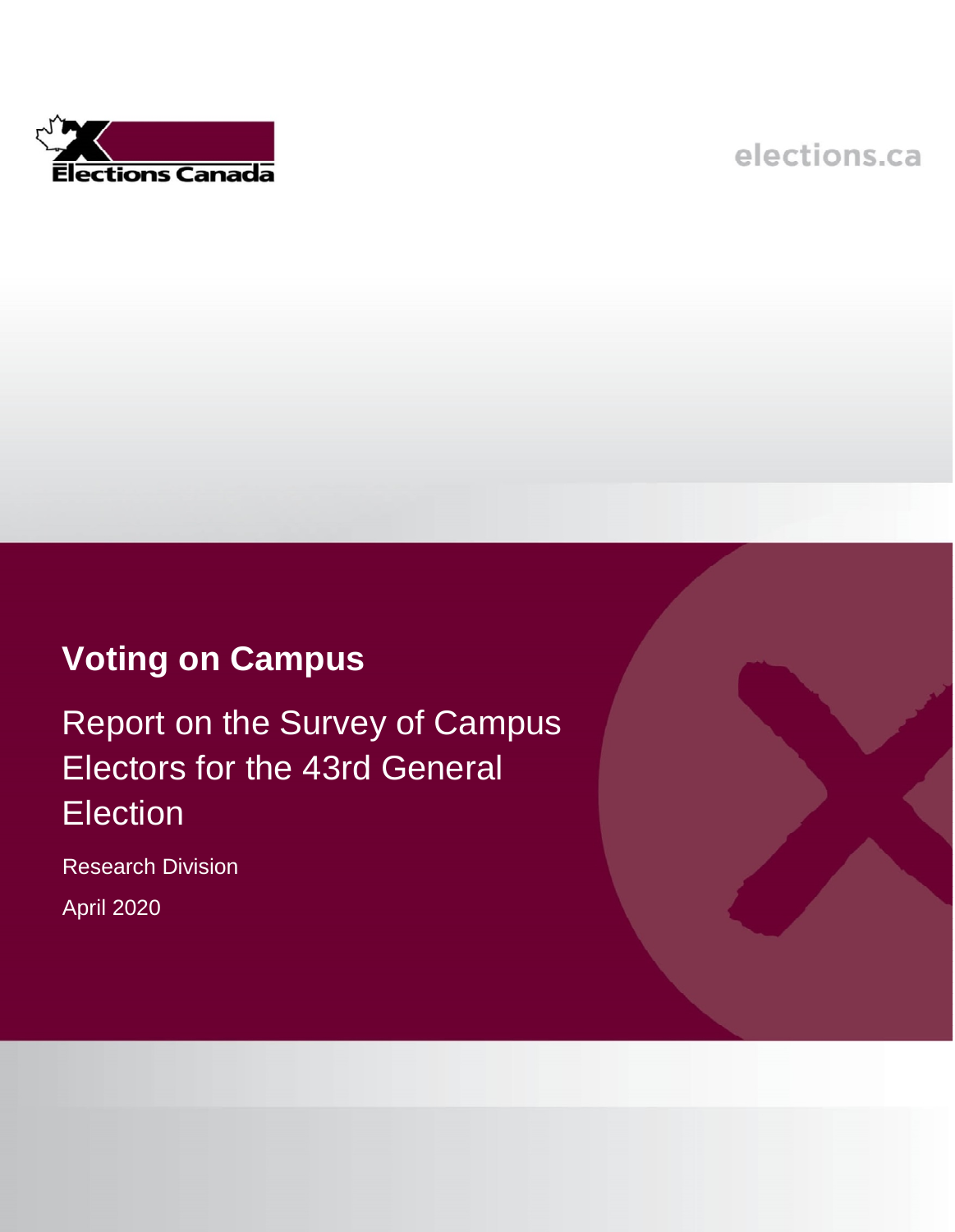# **Table of Contents**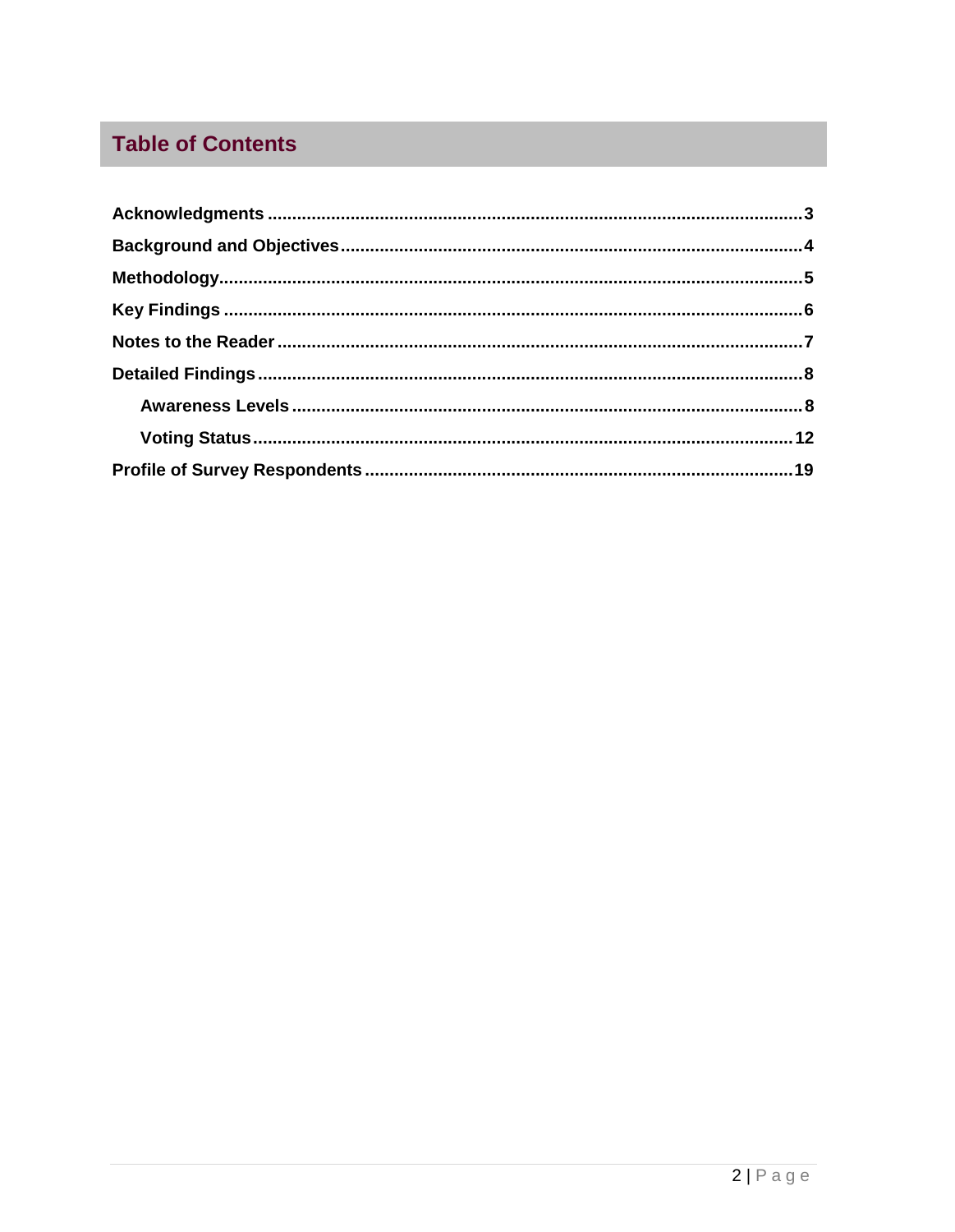# <span id="page-2-0"></span>**Acknowledgments**

This research was undertaken by Elections Canada's Research division, on behalf of the Alternative Voting Methods and Operational Outreach (AVMOO) directorate within the Operations and Field Governance branch. The Research division led the research design and analysis, while an external research firm, Advanis Inc., managed the data collection.

Ongoing collaboration, consultation and expertise-sharing between the Research division and the AVMOO team enabled the co-creation of the survey and report.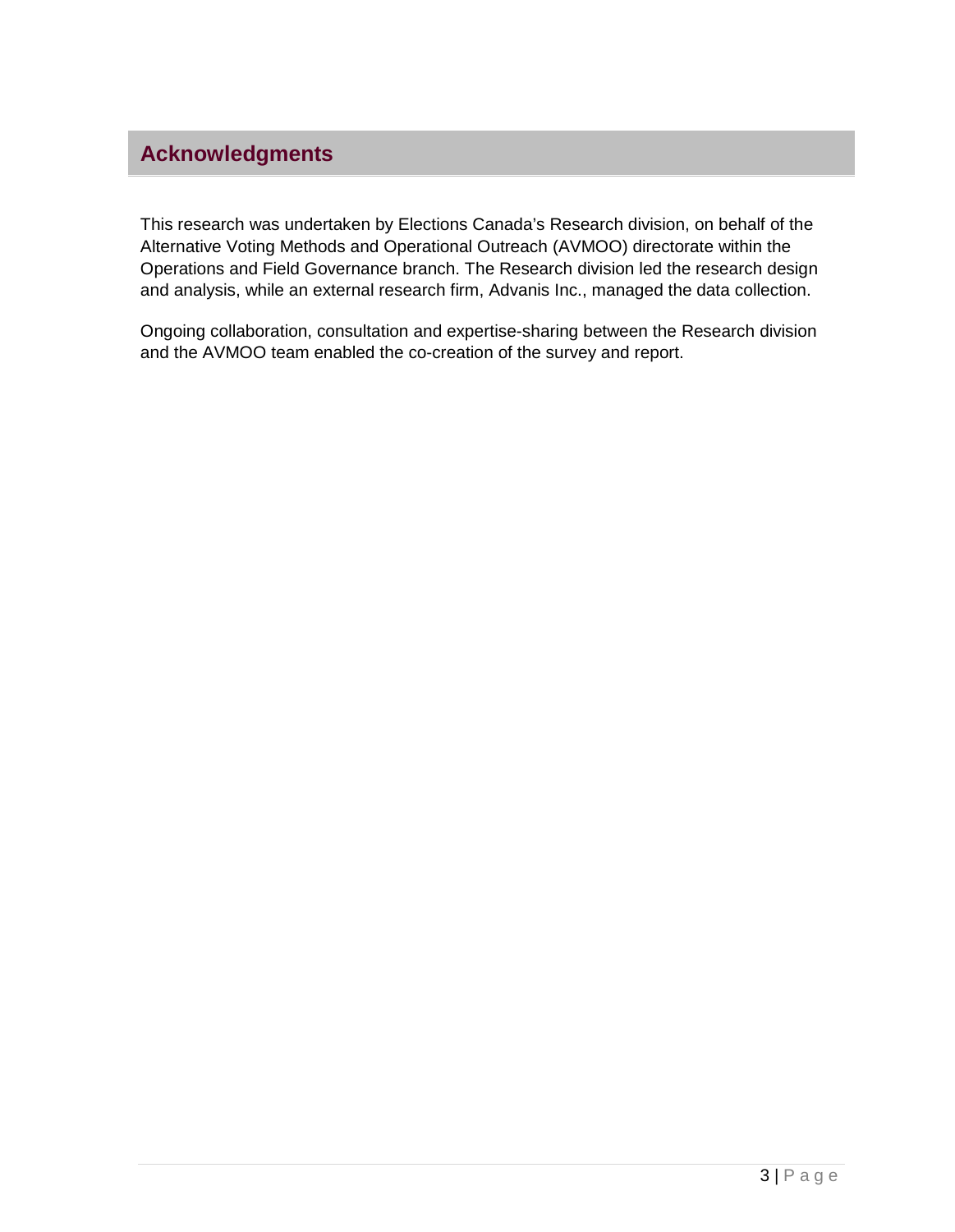# <span id="page-3-0"></span>**Background and Objectives**

During the 2019 general election, to help increase access to voting for youth, Elections Canada launched the Vote on Campus program. This program, which had been piloted in 2015, resulted in the establishment of 119 Vote on Campus offices on 109 post-secondary campuses in 86 electoral districts across the country. These voting places were open for five consecutive days, from October 5 to 9, 2019. Anyone was able to cast their vote at one of these voting places, whether they were a student or not.

To support the development and evaluation of the Vote on Campus program, two surveys were designed: the Survey of Campus Electors and the Survey of Campus Administrators. Additionally, a broader survey, the Survey of Special Ballot Voters, served to capture the experiences of different types of special ballot voters, including campus voters. This report pertains to the Survey of Campus Electors. This is the first time that an online survey of campus electors, both voters and non-voters, has been conducted by reaching students through direct contact with post-secondary institutions.<sup>1</sup>

Campus electors are individuals who had the opportunity to vote at a post-secondary institution as part of the Vote on Campus program in the 2019 general election. For the purpose of this survey, the target audience was students of those post-secondary institutions. While staff and other electors were permitted to take this survey, the majority of respondents were students.

The Survey of Campus Electors was designed for the purpose of collecting campus electors' opinions, attitudes and experiences in relation to the Vote on Campus program during the 2019 federal general election. Its results will be used to inform future Elections Canada programs and services as they relate to campus electors, and for evaluation purposes.

The survey included questions around the following themes:

- Awareness of the opportunity to vote on campus and sources of information
- Voting method used

- Reasons for not voting at the campus office
- Awareness of the opportunity to vote on campus and sources of information
- Socio-demographic information and level of political interest

 $1$  In 2015, an exit survey of campus voters was conducted. A separate online survey was distributed to students through student associations, but it yielded a low sample size. The 2015 report for voting at select campuses, Friendship Centres and community centres for the 42nd general election is availabl[e here.](https://www.elections.ca/res/rec/eval/pes2015/vsc/svr_e.pdf)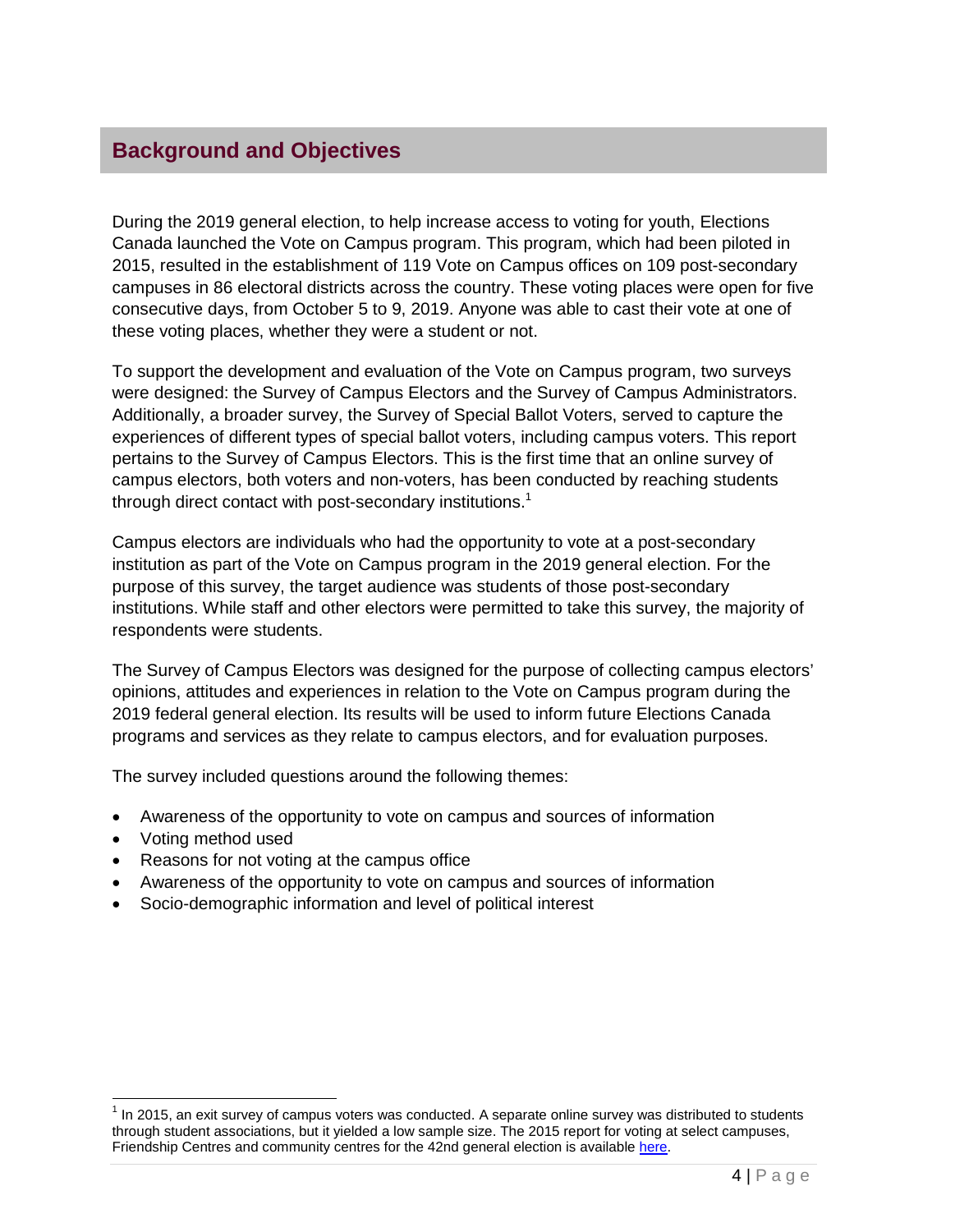### <span id="page-4-0"></span>**Methodology**

The experiences of campus electors were evaluated using an online survey.

To distribute the survey, Elections Canada first produced an list of email addresses of campus representatives for each post-secondary institution that had participated in Vote on Campus. Campus representatives were individuals at these institutions who had direct lines of contact with the student population. Of the 109 institutions that had participated, Elections Canada collected contact information for 103 campus representatives.

Elections Canada contacted these representatives by email and asked them to distribute the survey link to campus electors (both voters and non-voters) at their respective postsecondary institutions. While the primary intended respondents for this survey were students, staff, faculty, and other non-students were also able to complete it. This was a non-random sample; therefore, no margins of error are applicable, and it is not generalizable to the general population. The survey was in field from October 16 until October 30, 2019.

A total of 12,097 surveys were completed, from 40 institutions, and at least 10 surveys were completed for each post-secondary institution. The survey took respondents an average of 3.2 minutes to complete. The results of this survey have not been weighted.

To read the full Methodological Report, containing details of the research sample, fieldwork, data management and other relevant information, click [here.](https://www.elections.ca/content.aspx?section=res&dir=rec/eval/pes2019/camele/meth&document=index&lang=e)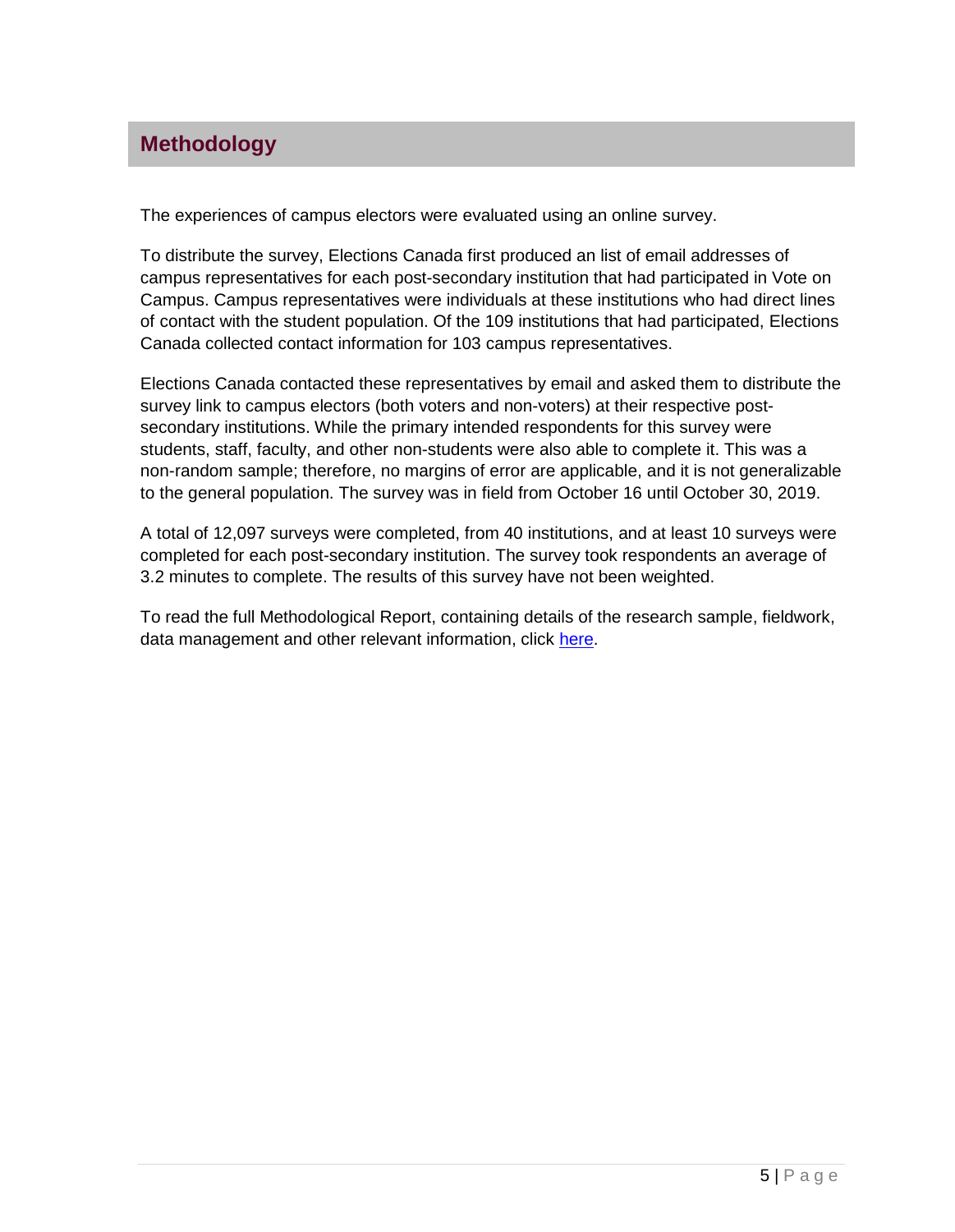# <span id="page-5-0"></span>**Key Findings**

- The majority of respondents (62%) indicated that they were aware of the option to vote on campus.
	- $\circ$  Electors who resided on campus were more likely to be aware of the option to vote on campus (74%) compared with electors who lived off campus with their parents or guardians (65%) and electors who lived off campus on their own (59%).
- Approximately one-fifth (22%) of respondents who were aware of the option to vote on campus indicated that they were made aware by Elections Canada posters. This was the largest response category.
- The majority of respondents (87%) indicated that they had voted in 2019.
- Among voters who were aware of the option to vote on campus:
	- o Nearly four in 10 (37%) said that they had voted on campus as part of the Vote on Campus program.
	- $\circ$  Over one-third (35%) indicated that they had voted at a regular poll on election day.
	- o Nearly one-quarter (23%) said that they had voted at an advance poll.
- Of those who had not voted on campus, the most common reason provided was that they had preferred to vote in their home riding (35%).
- While approximately one-fifth (18%) of respondents said that they would not have voted if campus voting had not been available, nearly a third of these individuals (30%) lived on campus compared with those that lived off campus without parents or guardians (18%) or with parents or guardians (9%).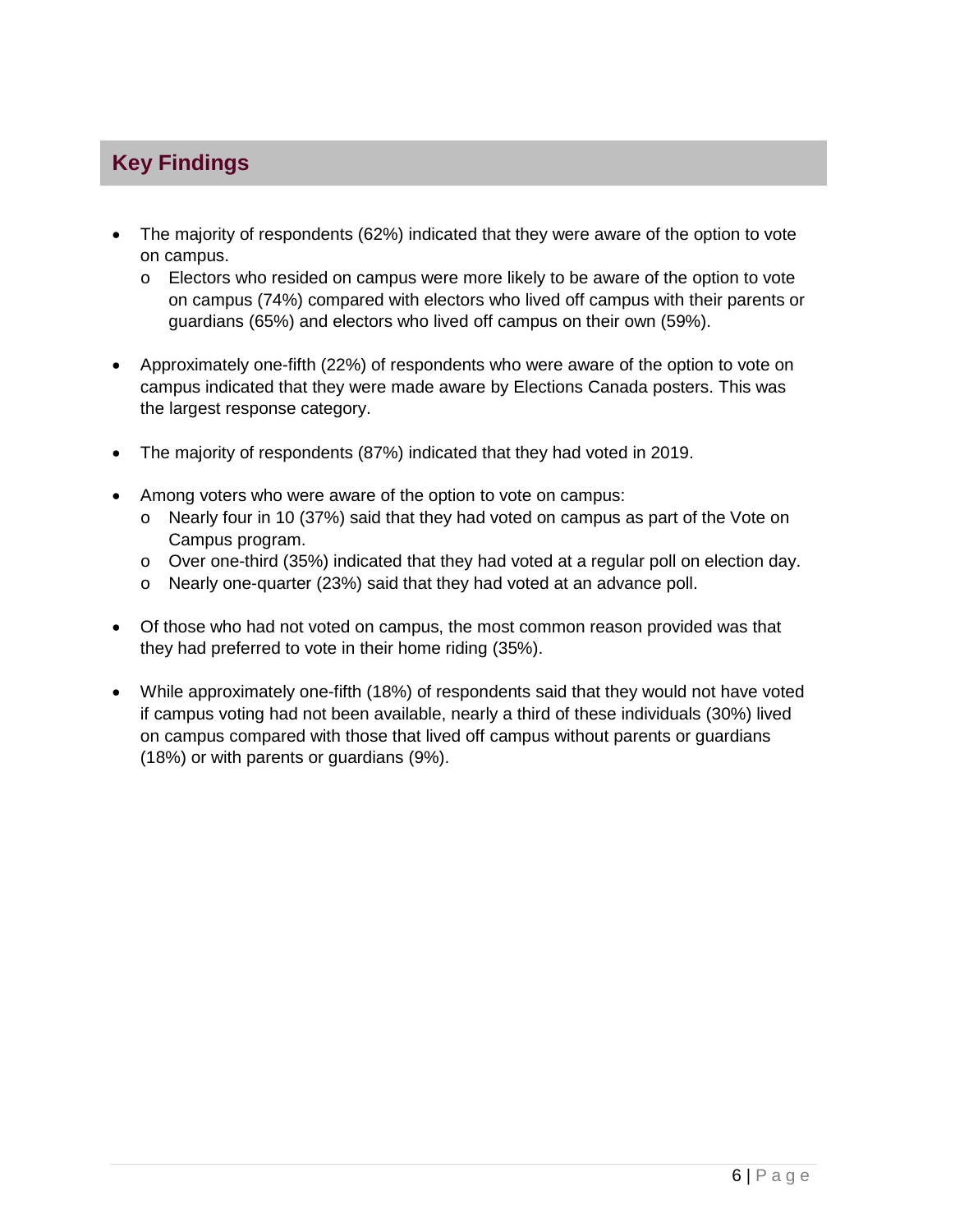#### <span id="page-6-0"></span>**Notes to the Reader**

- 1. While students were the primary target audience for this survey, staff and other respondents were able to take the survey as well. Nearly all (97%) respondents who completed this survey identified as a student, while 2% identified as an employee of a post-secondary institution, and 1% identified as neither a student nor a staff member.
- 2. Certain questions allowed respondents to select multiple responses; these questions included a note to that effect.
- 3. The results for the proportion of respondents in the sample who either said "don't know" or did not provide a response may not be shown.
- 4. The results may not add up to 100% due to rounding.
- 5. Comparisons reported among socio-demographic groups are meaningful because they have a statistically significant relationship at the 95% confidence level.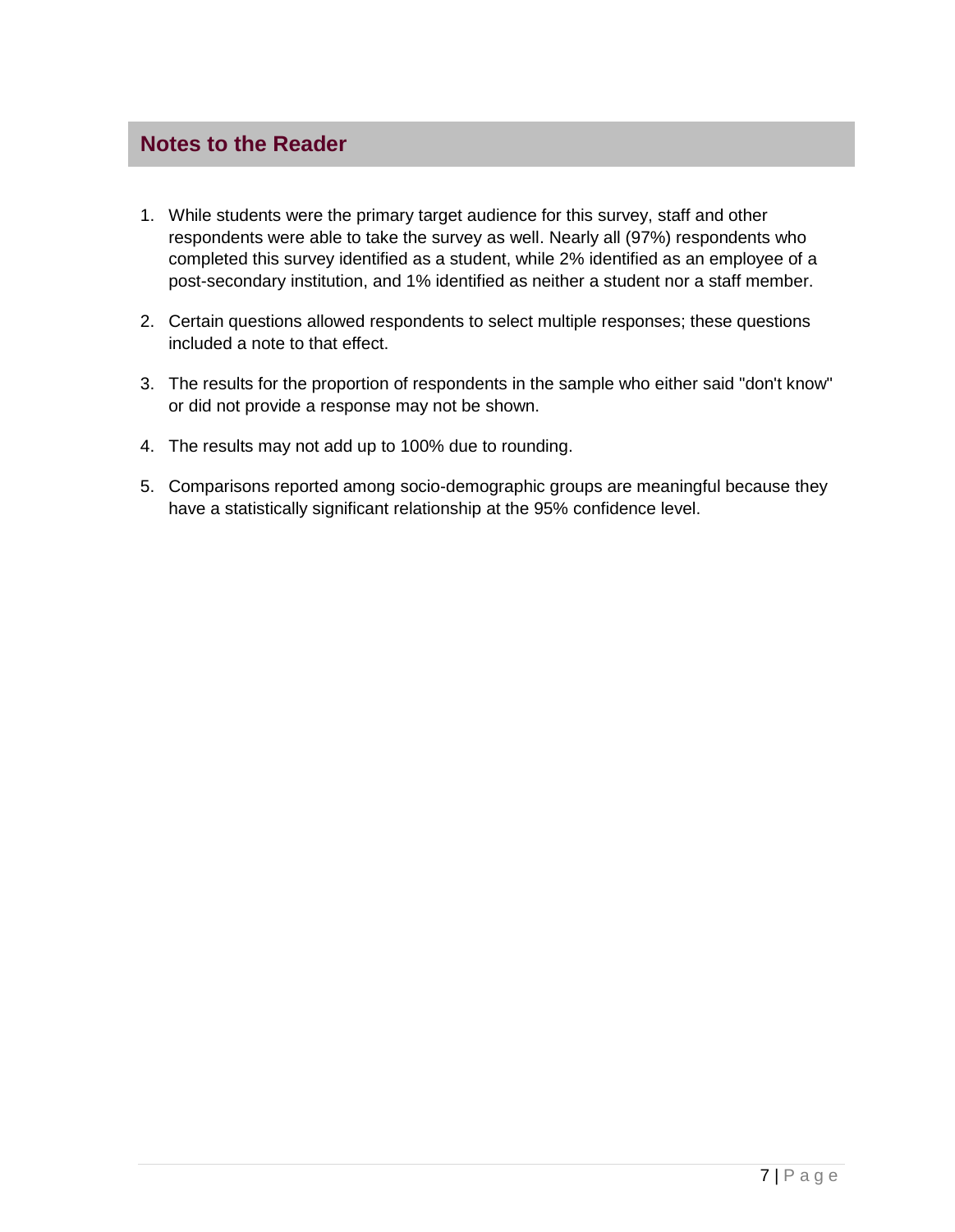## <span id="page-7-0"></span>**Detailed Findings**

# **Awareness Levels**

All respondents (100%) said that they were aware that a federal general election was taking place and that election day was on October 21, 2019. $^2$  The majority (68%) indicated that they were aware of the option to vote on campus.

#### **Awareness of option to vote on campus<sup>3</sup>**



#### **Age**

Electors aged 18 to 20 were more likely to be aware of the option to vote on campus (72%) compared with an older age group, such as those aged 25 to 34 (61%).

#### **Place of residence**

Electors who resided on campus were more likely to be aware of the option to vote on campus (79%) compared with electors who lived off campus with their parents or guardians (68%) or on their own (66%).

 $^2$  Q1ab. Were you aware that there is a federal general election taking place now/that a federal general election recently took place, with election day on October 21, 2019? Base: *n* = 12,098: all respondents.

<sup>3</sup> Q13. Were you aware that you could vote on campus between October 5 and 9, 2019? Base *n* = 12,098: all respondents. New variables were created to combine those who had voted on campus (any type of poll), those who indicated being aware of the opportunity to vote on campus and non-voters (those who indicated that they had planned to vote on campus but had not voted).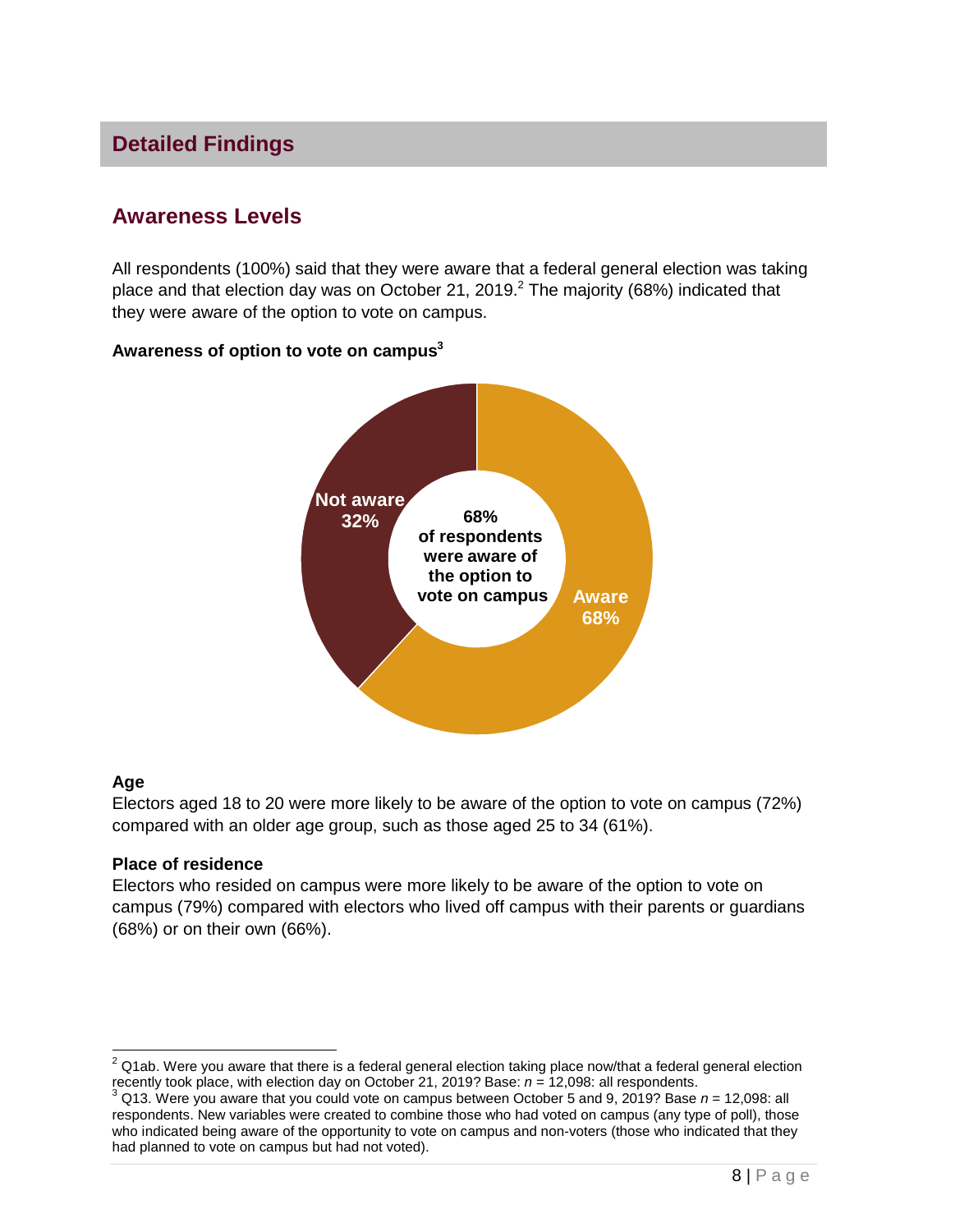#### **Interest in politics**

Over two-thirds (73%) of respondents who were very interested in politics were aware of the opportunity to vote on campus, compared with those who were not at all interested in politics (53%).

#### **Voted in 2015**

 $\overline{\phantom{a}}$ 

Respondents who had voted in the 2015 general election were more likely to have been aware of the opportunity to vote on campus (65%) when compared with electors who had not voted (56%).

#### Knowledge about voting on campus

Approximately one-fifth (22%) of respondents who were aware of the option to vote on campus indicated that they had been made aware by Elections Canada posters. Noticing the voting place on campus (18%); being notified by a friend, peer, teacher or family member (16%); being notified by a student association (14%); and being notified by student services (14%) were other sources of information that were frequently cited.

#### **Sources of information about option to vote on campus<sup>4</sup>**



<sup>4</sup> Q14. How did you know that voting was offered on campus? Base *n* = 8,610: respondents who were aware of the option to vote on campus.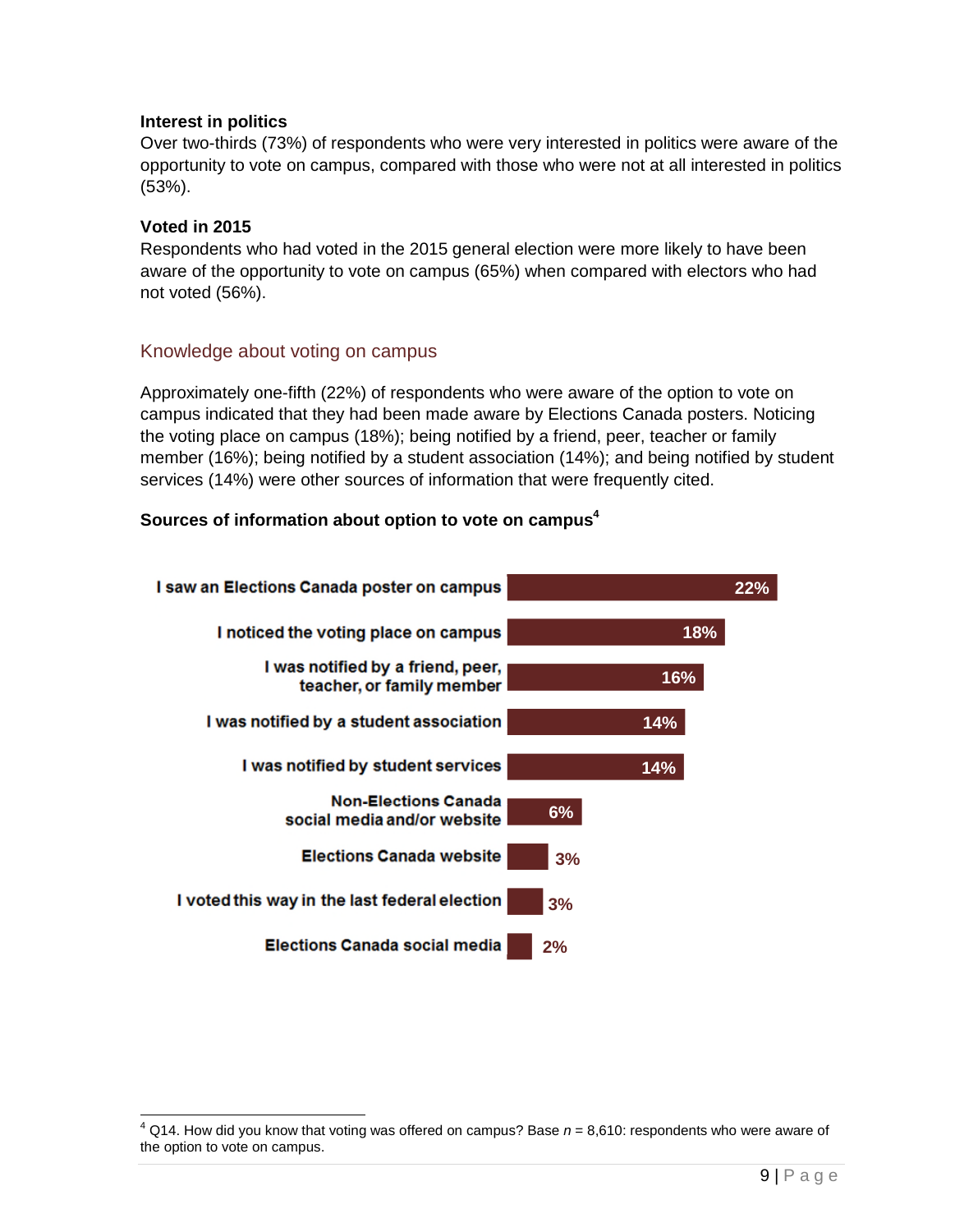#### **Age**

Younger respondents, aged 18 to 20, were more likely to have learned about voting on campus by seeing an Elections Canada poster on campus (46%) compared with those aged 25 to 34 (36%).

Elections Canada social media was identified more often as the source of information for knowing about voting on campus for those aged 18 to 20 (5%) and 21 to 24 (4%) compared with those aged 25 to 34 (2%) and 35 to 54 (2%).

Non–Elections Canada social media was a method more frequently cited as a source of information by those aged 18 to 20 (12%) and 21 to 24 (12%) than those aged 35 to 54 (11%) and 25 to 34 (10%).

Younger respondents, aged 18 to 20 and 21 to 24, were more likely to have heard about voting on campus through a student association (31% and 28%, respectively) compared with those aged 25 to 34 (24%).

Being notified by student services was also a method more frequently cited by those aged 18 to 20 (30%) and 21 to 24 (27%) than those aged 25 to 34 (24%).

#### **Place of residence**

Respondents who resided on campus (36%) were more likely to have been notified about voting on campus by a friend, peer, teacher or family member compared with those who resided off campus with their parents or guardians (28%) or on their own (31%). Campus dwellers were also more likely to have been notified by a student association (42%) compared with electors who resided off campus alone (27%) or off campus with parents or guardians (22%).

#### **Functional disability**

Respondents who identified as having a disability were more likely to have been notified by a student association (32%) about the option to vote on campus compared with respondents who did not (26%).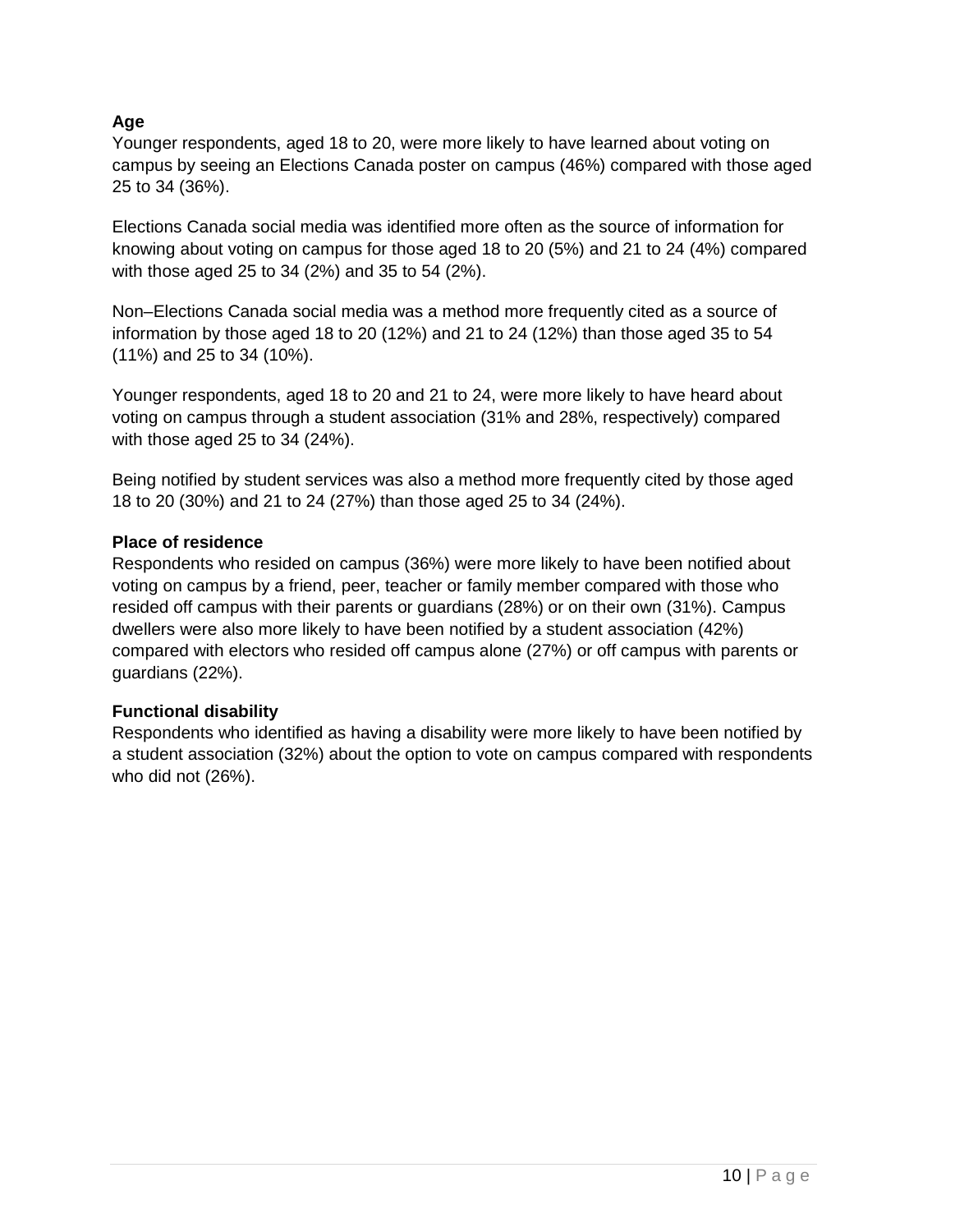#### Elections Canada social media use

Among respondents who identified Elections Canada's social media accounts as a source of information for learning about voting on campus, about half (51%) said that Facebook was the source that they used. Approximately one-quarter (26%) of these respondents identified Elections Canada's Instagram account as the source of information that they used.



**Elections Canada social media platforms where voting on campus was noticed<sup>5</sup>**

#### **Age**

Respondents who were 21 to 24 years old were more likely to have noticed the option to vote on campus through Elections Canada's Facebook account (83%) compared with the younger cohort of those aged 18 to 20 (72%).

Respondents aged 18 to 20 were much more likely to have noticed the option to vote on campus through Elections Canada's Instagram account (53%) compared with the older age cohort of those 21 to 24 years old (35%).

  $5$  Q15. On which of the following Elections Canada social media accounts did you notice the promotion of voting on campus? Multiple response option. Base: *n* = 471: responses for those who noticed the promotion of voting on campus through Elections Canada's social media accounts.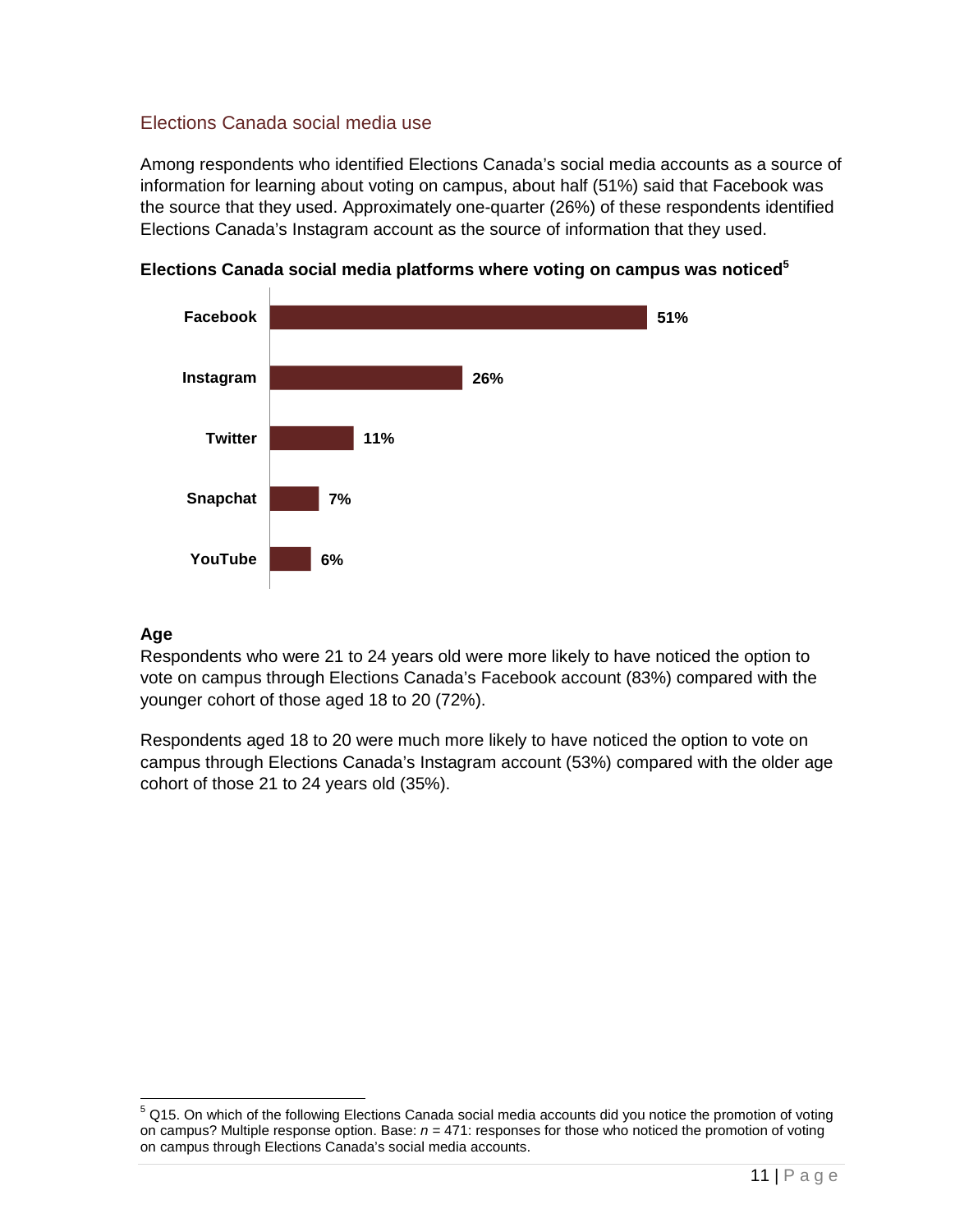# **Voting Status**

#### Voted in 2019 general election

The majority of respondents (87%) indicated that they had voted in 2019; $6$  13% indicated that they had not voted. A small proportion – 8% – of those who had not voted indicated that they had not yet voted but planned to.<sup>7</sup> Another small proportion (5%) of respondents claimed that they did not plan to vote.



#### **Voted in 2019<sup>8</sup>**

#### **Age**

Older individuals were most likely to say that they had voted in the 2019 general election, with 98% of those aged 55 to 74 indicating that they had voted. Conversely, respondents aged 18 to 20 were the least likely to say that they had voted (84%).

#### **Disability**

Respondents who identified as having a functional disability were less likely to say that they had voted (84%) compared with those who had not (88%). Individuals with a functional disability were more likely to indicate that they had not voted (10%) compared with those without a disability (7%).

  $^6$  Surveys tend to overestimate voter turnout figures due to a combination of the social desirability effect and sampling bias. In this survey, respondents were self-selected; therefore, there is an increased likelihood that those who completed the survey were voters; this contributes to potential sampling bias.<br><sup>7</sup> Fer Q1 and Q6, two veristings of questings were saked, and between October 16 and 3

For Q1 and Q6, two variations of questions were asked, one between October 16 and 21, and the other between October 22 and 30, 2019.

<sup>8</sup> Q6ab. Have you already voted/did you vote in the 2019 federal general election? Base *n* = 12,067: respondents who were aware of the 2019 general election.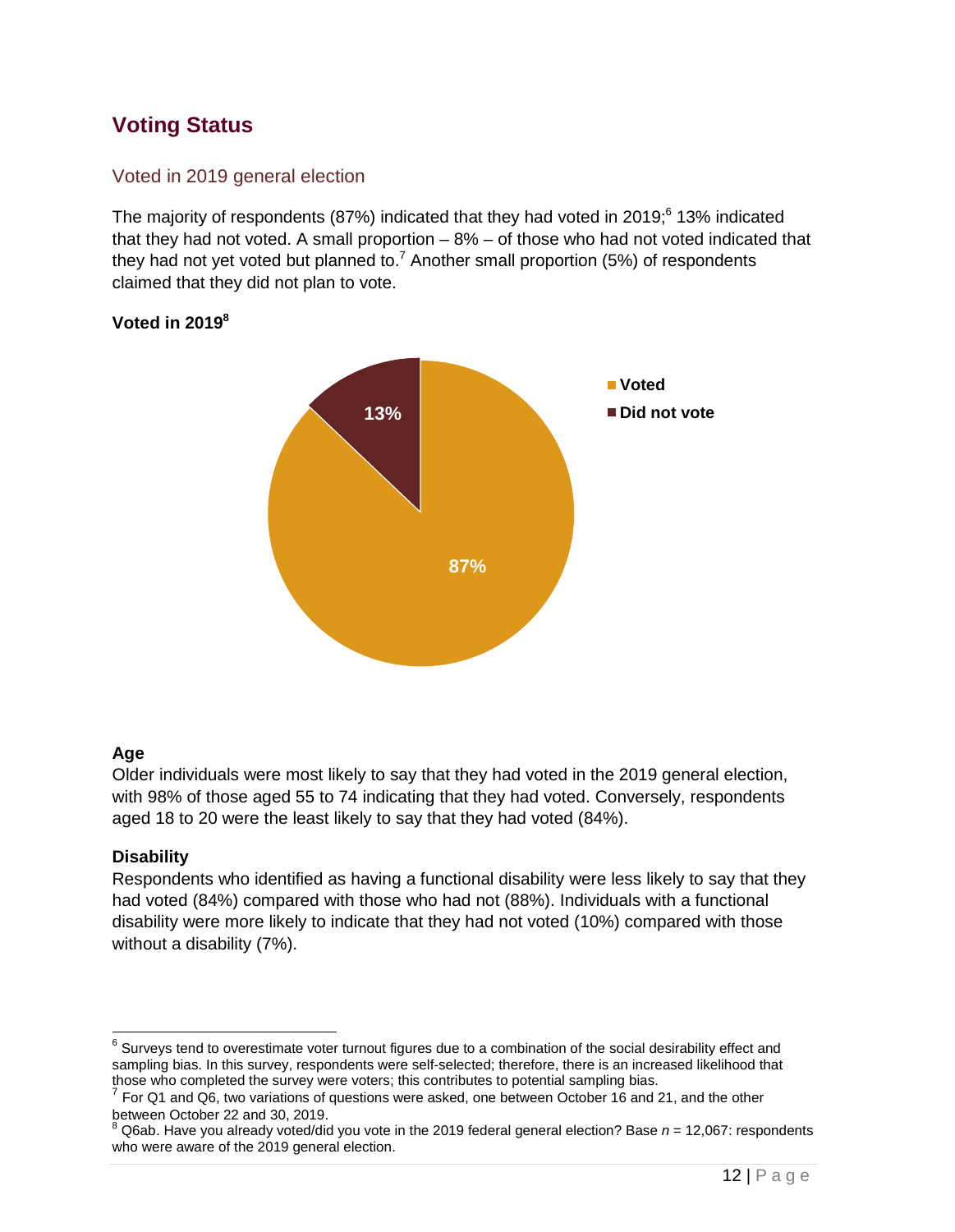#### **Education**

Those who claimed a higher education level were more likely to say that they had voted; 91% of those who had completed university or college indicated that they had voted compared with those with some post-secondary or college (86%) and those with high school or less (78%). Respondents who had completed high school or less were much more likely to indicate that they had not voted (13%) compared with those with some post-secondary or college (9%) and those who had completed university or college (4%).

#### **Place of residence**

Those who lived off campus with their parents or guardians were less likely to indicate that they had voted (84%) compared with those who lived on campus (89%) and those who lived off campus without parents or guardians (88%).

#### **Indigenous status**

Indigenous respondents were less likely to say that they had voted in the 2019 federal election (75%) compared with non-Indigenous respondents (88%).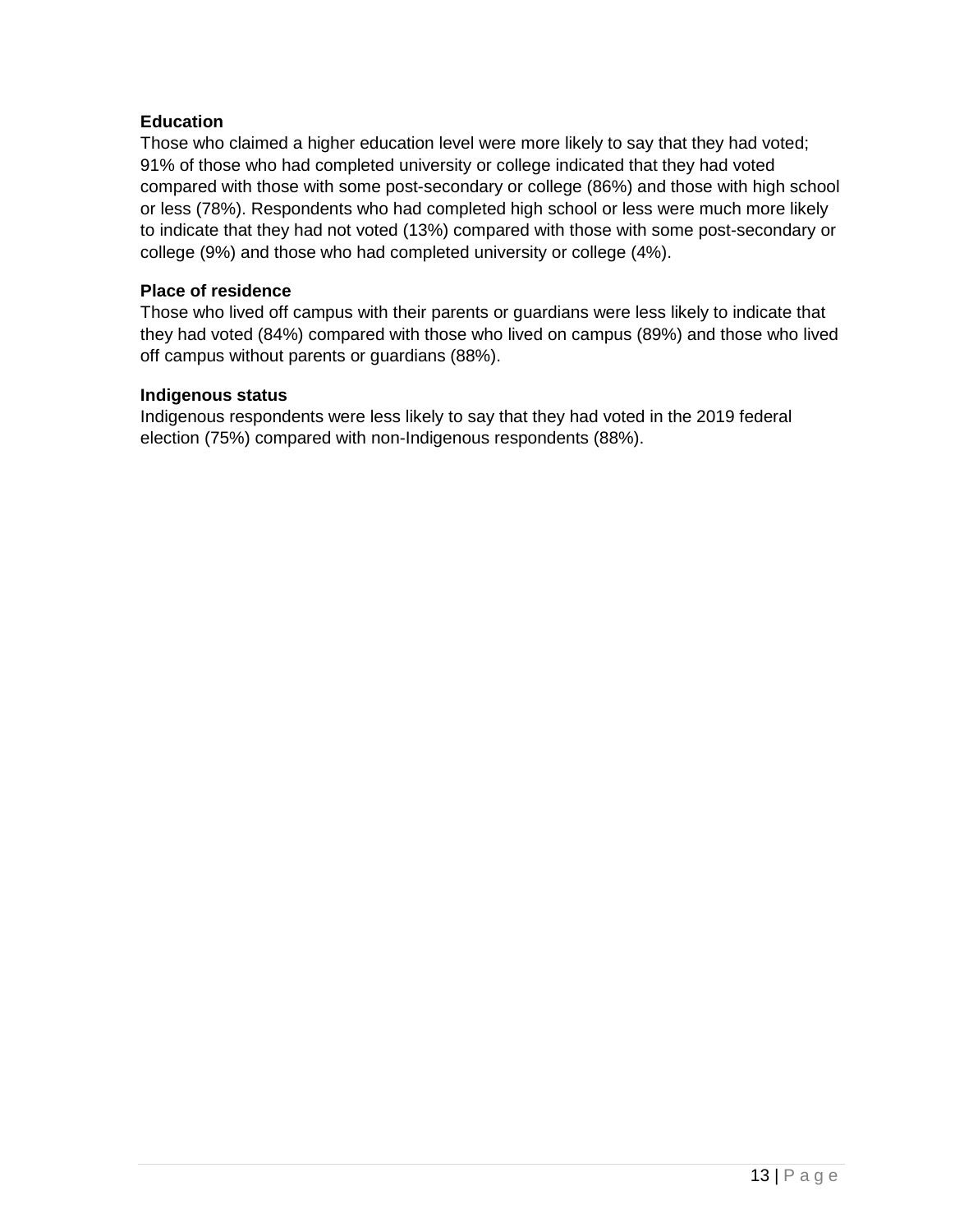#### Voting method used for those who were aware of Vote on Campus

Of voters who were aware that voting on campus was an option, approximately one-third (35%) indicated that they had voted at a regular poll on election day. Nearly one-quarter (23%) said that they had voted at an advance poll,  $9$  and 37% said that they had voted on campus as part of the Vote on Campus program.<sup>10</sup>



#### **Voting method used among all voters who were aware of the option to vote on campus<sup>11</sup>**

ercore who were included in the "at an advance poll" category consisted of:<br>Those who were included in the "at an advance poll" category consisted of:

<sup>•</sup> Q12 = "at an advance poll"; or

<sup>•</sup> Those who indicated that they had voted on campus but during the advance poll days (October 11–14, 2019).

<sup>&</sup>lt;sup>10</sup> A respondent was considered to have voted at a Vote on Campus office if:

<sup>•</sup> Q8a/Q8b/Q8c = "Yes" (Question: Was the respondent a campus ESP voter? Base *n* = 12,067: all respondents); and

<sup>•</sup> Q10 = "Between Saturday, October 5 and Wednesday, October 9, 2019" (Question: When did you cast your vote?)

 $11$  This graph consists of the following responses:

<sup>•</sup> Q12. Where or how did you cast your vote? Base *n* = 7,239: respondents who had voted but not on campus.

<sup>•</sup> Vote on Campus variable (see note 8 above).

<sup>•</sup> Q13. Were you aware that you could vote on campus between October 5 and 9, 2019? Base *n* = 12,098: all respondents. New variables were created to combine those who had voted on campus (any type of poll), those who indicated being aware of the opportunity to vote on campus and non-voters (those who indicated that they had planned to vote on campus but had not voted).

<sup>•</sup> Total combined base for this graph: *n* = 7,264: respondents who were aware of the option to vote on campus and voted in 2019.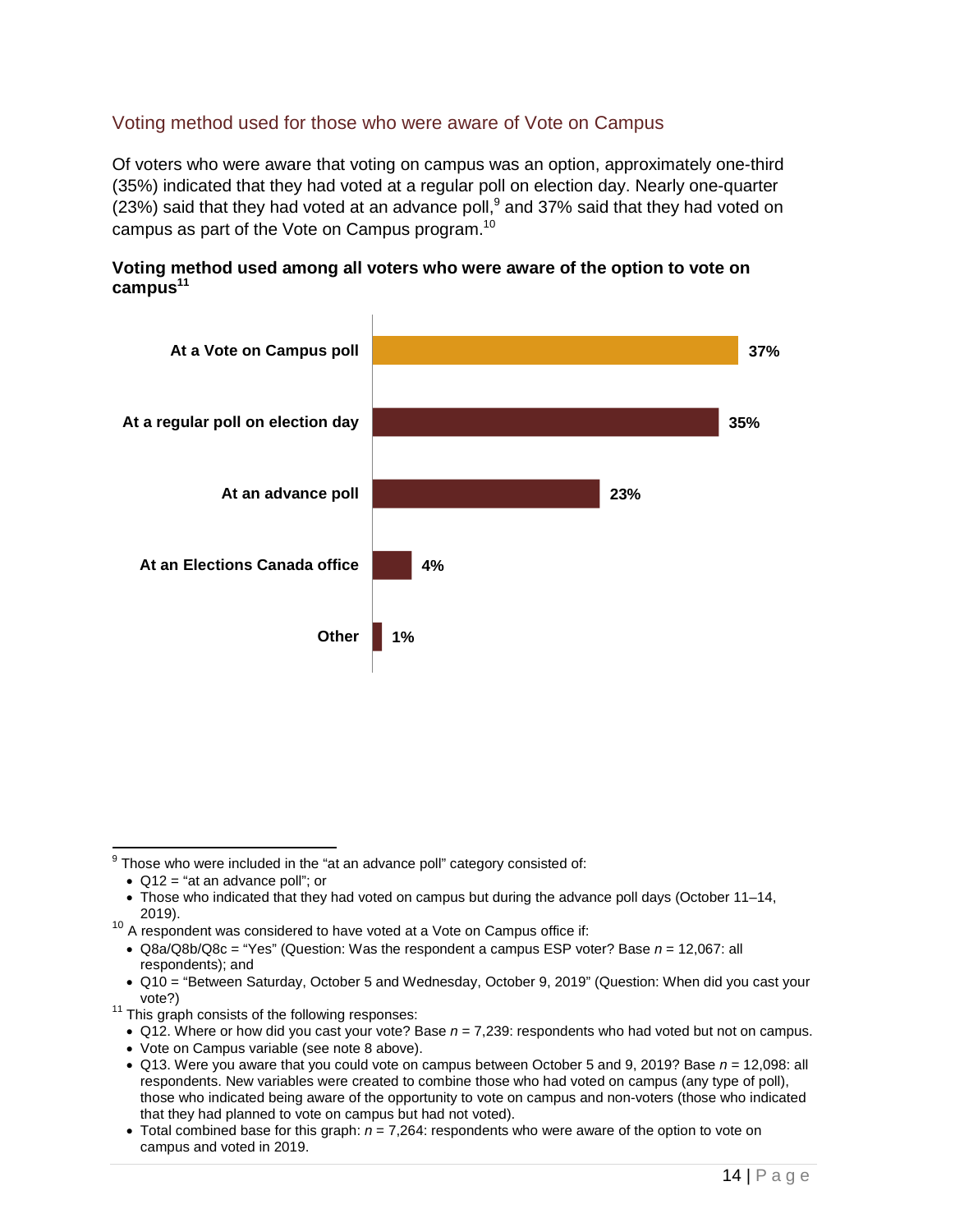#### Reasons for not voting on campus

Among those who were aware of the option to vote on campus but had not voted,<sup>12</sup> the most frequently cited reason was that they had wanted to vote in their home riding (35%). Another commonly cited reason was that they were still deciding how to vote when voting on campus was occurring, from October 5 to 9 (30%).

One-tenth (10%) of responses made up the "Other" category, which included reasons such as long wait times, too busy, forgot, wanted to vote on election day, difficulty finding the voting place on campus, already voted and wanted to vote with a family member or friend.

#### **Reasons for not voting on campus<sup>13</sup>**



#### **Functional disability**

Respondents with a functional disability were more likely to say that they had not voted on campus because the voting hours did not work with their schedule (16%) compared with those without a disability (12%).

#### **Indigenous status**

 $\overline{a}$ 

Indigenous respondents were more likely to say that they had not voted on campus because they had wanted to vote in their home riding (46%) compared with non-Indigenous individuals (35%). Non-Indigenous respondents were also more likely to say that they had not voted because they were not on campus on the voting days (20%) compared with Indigenous respondents (13%).

 $12$  This includes individuals who had voted off campus and those who had not yet voted but planned to vote on campus.

<sup>13</sup> Q16. Why did you choose not to vote on campus? Base *n* = 4,723: respondents who had voted off campus and were aware of the option to vote on campus or those who had not yet voted but planned to vote on campus. Multiple responses accepted.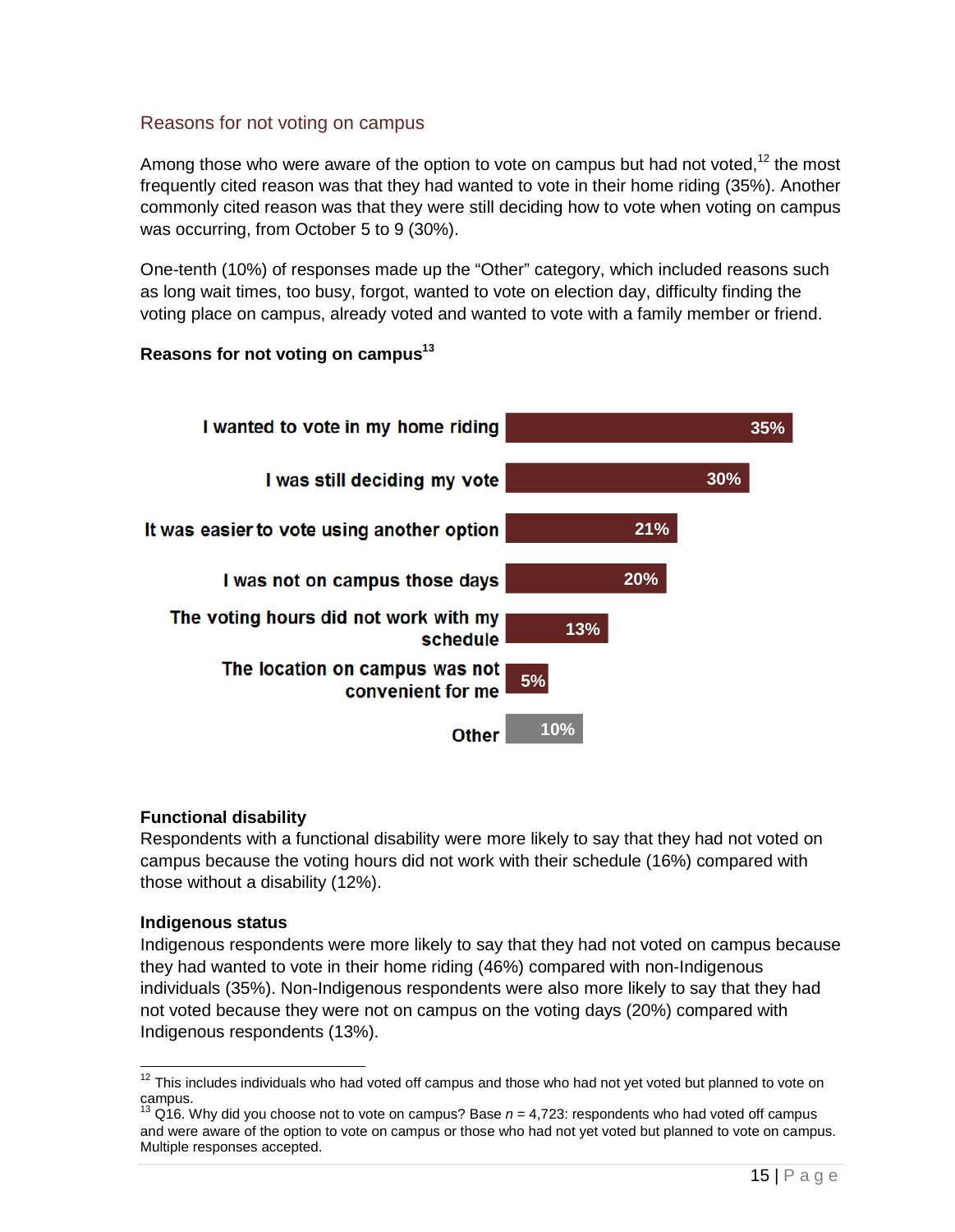#### **Place of residence**

Those who lived off campus without parents or guardians were more likely to say that they had not voted on campus because they were not on campus on the voting days (25%) compared with those who lived off campus with parents or guardians (15%) as well as those who lived on campus (9%).

Respondents who lived on campus were most likely to say that they had not voted on campus because they had wanted to vote in their home riding (54%) compared with those who lived off campus with parents or guardians (37%) or without parents or guardians (31%).

Those who lived off campus with their parents or guardians were more likely to say that they had not voted on campus because they were still deciding how to vote (37%) compared with those who lived off campus without their parents or guardians (26%) or on campus (23%).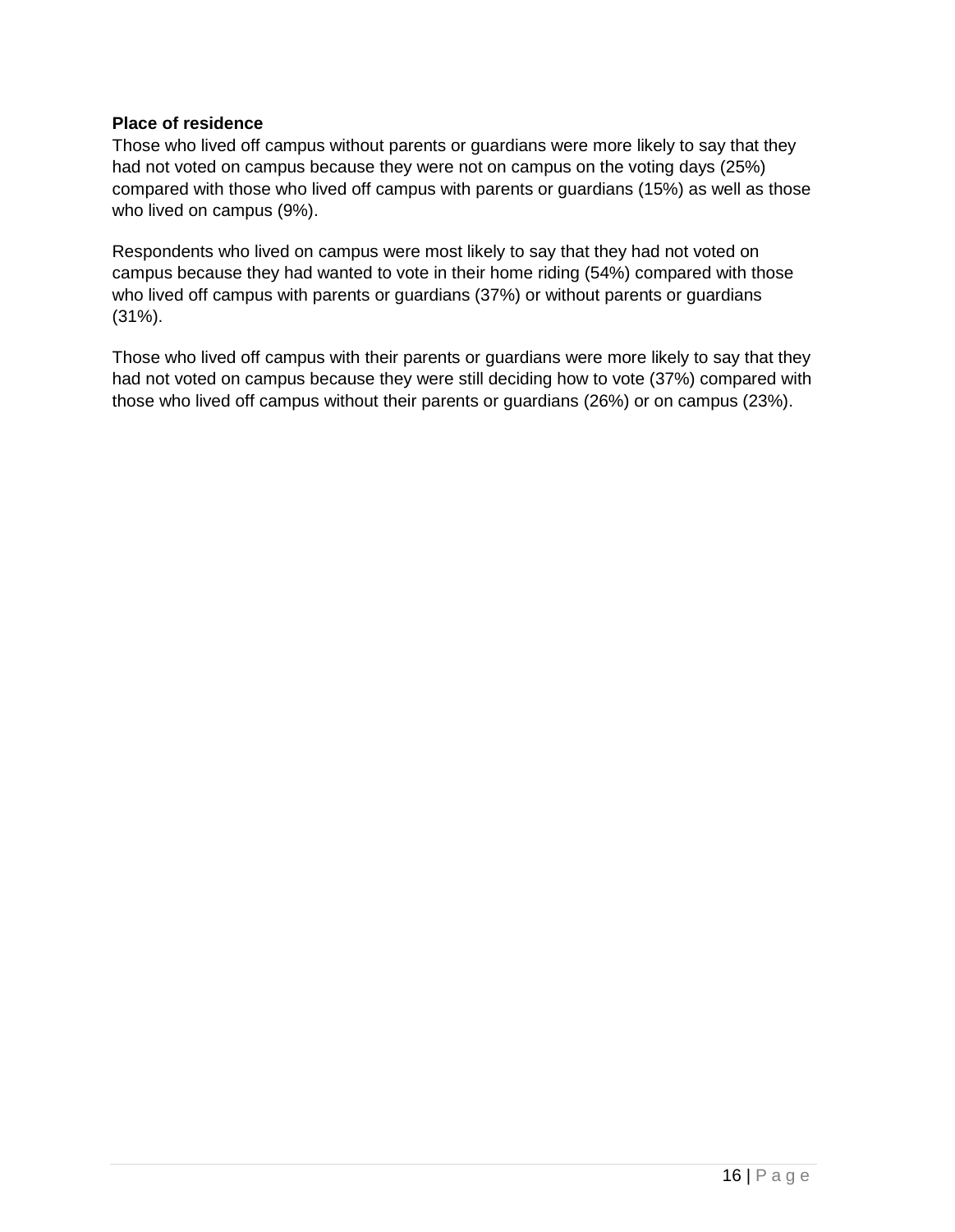#### Likelihood of voting without campus office

Less than one-fifth of respondents (18%) said that if voting on campus had not been available, they would not have voted at all.

#### **Likelihood of voting without campus office<sup>14</sup>**



#### **Age**

 $\overline{a}$ 

Respondents aged 18 to 20 and 21 to 24 were more likely to say that they would not have voted at all if voting on campus had not been available (21% and 18%, respectively) when compared with respondents aged 35 to 54 (7%).

#### **Place of residence**

Respondents who lived on campus were most likely to say that they would not have voted at all if voting on campus had not been available (30%) compared with those who lived off campus without parents or guardians (18%) or off campus with parents or guardians (9%).

<sup>14</sup> Q11. If voting on campus were not available, do you think you would have voted otherwise? Base *n* = 2,851: respondents who had voted on campus.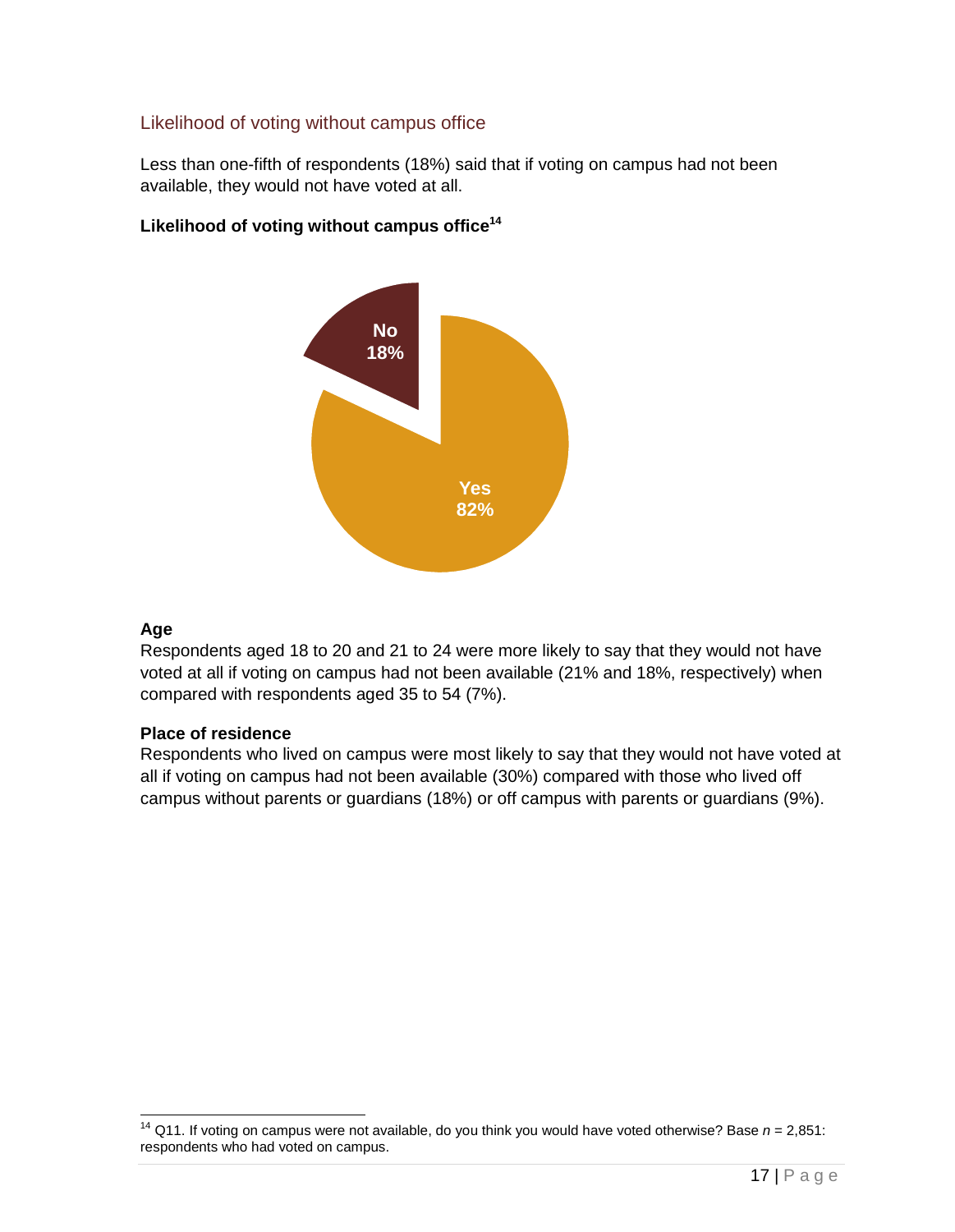#### Preferred voting method for non-voters

Among respondents who had planned to vote but did not, nearly one-third (34%) indicated that they would have voted at a regular poll on election day, while nearly another third (29%) indicated that they would have voted on campus.



**Preferred voting method for non-voters<sup>15</sup>**

#### **Functional disability**

Individuals with a functional disability were more likely to say that had they voted, they would have done so on campus (40%) compared with those without a functional disability (27%).

#### **Place of residence**

Those who lived off campus with parents or guardians were most likely to say that they would have voted at a regular poll on election day (45%) compared with those who lived off campus without parents or guardians (32%) and those who lived on campus (25%).

Respondents who lived on campus were most likely to say that they would have voted on campus (55%) compared with those who lived off campus without parents or guardians (27%) or with parents or guardians (21%).

 <sup>15</sup> Q7. Where would you have voted? Base *n* = 389: respondents who had not voted but had planned to.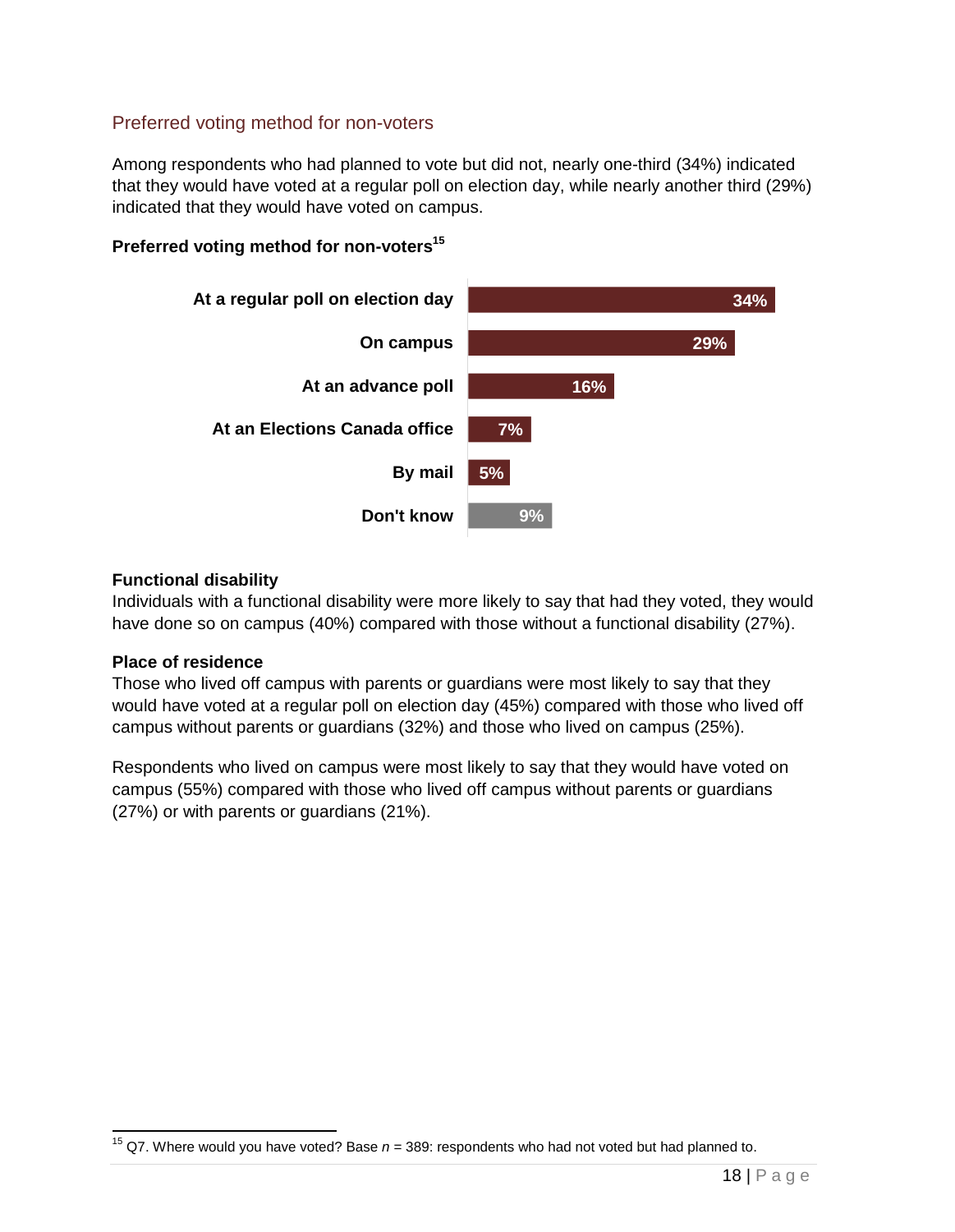# <span id="page-18-0"></span>**Profile of Survey Respondents**

This appendix provides a profile of the respondents who completed the Survey of Campus Electors.

| <b>Gender</b>        | <b>Frequency</b> | Percentage, %  |
|----------------------|------------------|----------------|
| Female               | 8,178            | 68             |
| Male                 | 3,663            | 3 <sub>1</sub> |
| Non-binary           | 78               |                |
| Other                | 15               |                |
| Prefer not to answer | 164              |                |

| Age                  | <b>Frequency</b> | Percentage, % |
|----------------------|------------------|---------------|
| $18 - 20$            | 3,830            | 32            |
| $21 - 24$            | 4,393            | 36            |
| $25 - 34$            | 2,238            | 18            |
| $35 - 54$            | 721              | 6             |
| $55 - 74$            | 88               |               |
| $75+$                | 8                |               |
| Prefer not to answer | 820              |               |

| Language spoken at home | <b>Frequency</b> | Percentage, % |
|-------------------------|------------------|---------------|
| English                 | 5,393            | 45            |
| French                  | 6,101            | 50            |
| Other                   | 517              |               |
| Prefer not to answer    | 87               |               |

| <b>Occupation</b> | <b>Frequency</b> | Percentage, % |
|-------------------|------------------|---------------|
| <b>Student</b>    | 11,740           | 9             |
| Employee          | 263              |               |
| Other             | 95               |               |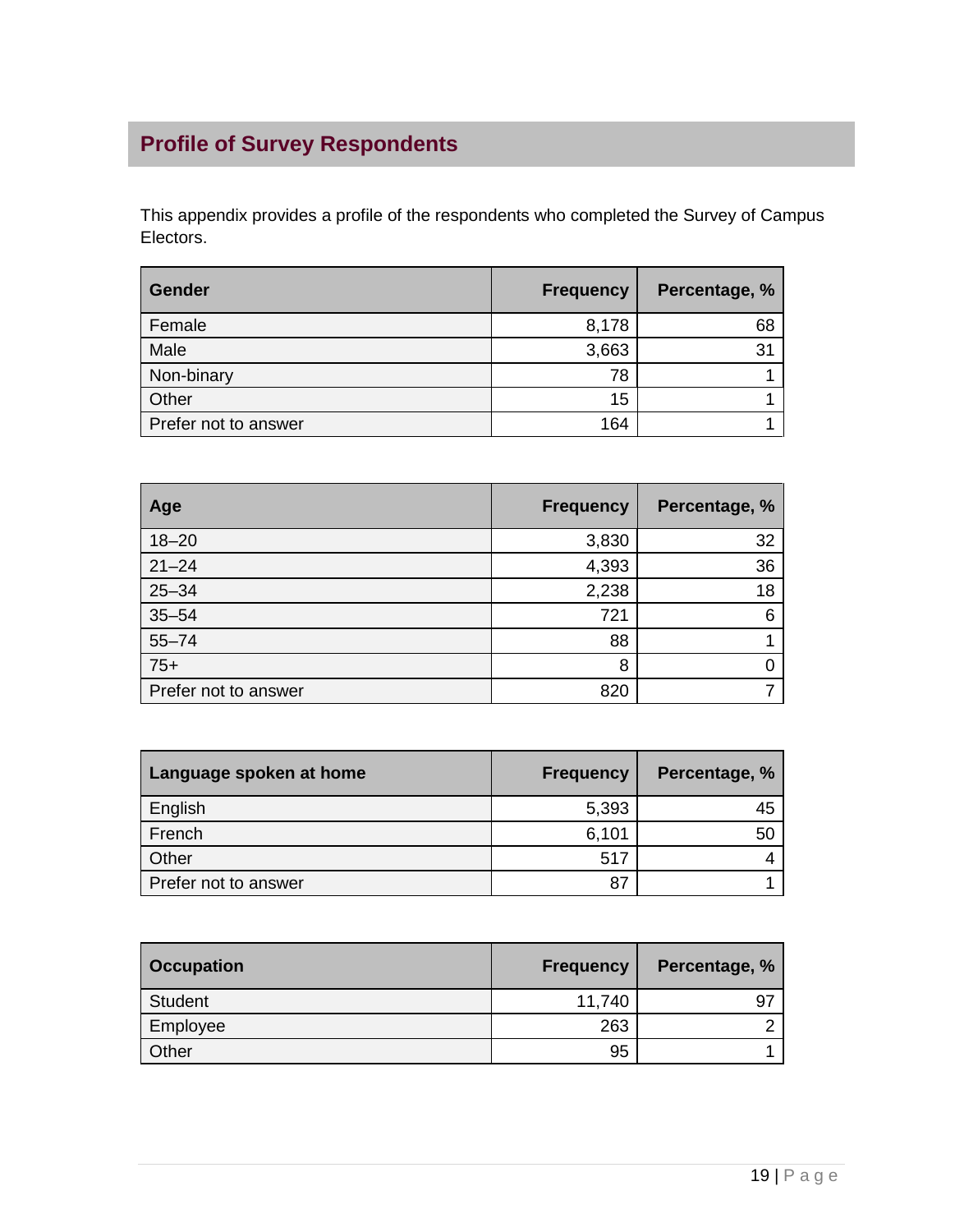| Indigenous           | <b>Frequency</b> | Percentage, % |
|----------------------|------------------|---------------|
| Indigenous           | 433              |               |
| Non-Indigenous       | 11,530           | 95            |
| Prefer not to answer | 135              |               |

| <b>Functional disability</b> | <b>Frequency</b> | Percentage, % |
|------------------------------|------------------|---------------|
| Yes                          | 1,679            | 14            |
| No                           | 10,052           | 83            |
| Prefer not to answer         | 367              |               |

| <b>Education</b>             | <b>Frequency</b> | Percentage, % |
|------------------------------|------------------|---------------|
| High school or less          | 1,662            | 14            |
| Some post-secondary/college  | 5,328            |               |
| Completed university/college | 4,987            |               |
| Other                        | 2                |               |
| Prefer not to answer         | 119              |               |

| <b>Place of residence</b>                | <b>Frequency</b> | Percentage, % |
|------------------------------------------|------------------|---------------|
| On campus                                | 1,189            |               |
| Off campus, with my parents or guardians | 3,894            | 34            |
| Off campus, without parents or guardians | 6,402            | 56            |
| Other                                    |                  |               |